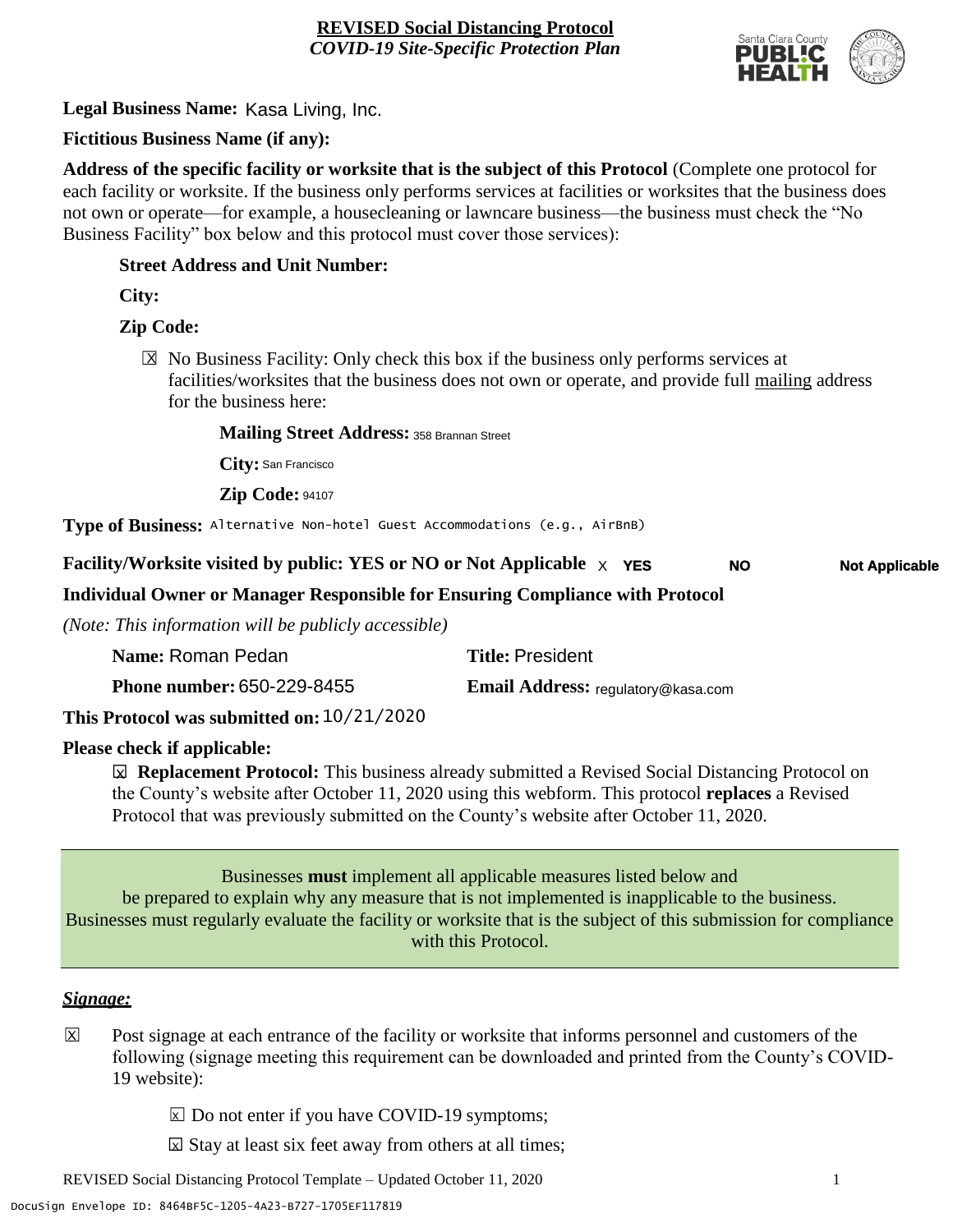

- ☐ Face coverings required to enter (except for very young children, if medically inadvisable, or X for communication by or with people who are hearing impaired);
- ⊠ Cover sneezes and coughs with cloth, tissue, or elbow;
- ⊠ Do not shake hands or engage in unnecessary physical contact.
- Post signage at appropriate locations throughout the facility/worksite reminding everyone to wear face coverings and stay at least six feet away from others. X
- Post a copy of your updated COVID-19 PREPARED Sign and Social Distancing Protocol Visitor Information Sheet at each entrance where they can easily be viewed. These documents will be provided to you electronically when you submit this Revised Social Distancing Protocol.  $\mathbb{Z}$

#### *Personnel Training:*

- After submission, distribute copies of the completed Protocol to all personnel, and train all personnel on this Protocol.  $\mathbf x$
- For businesses that perform services for facilities or worksites that the business does not own or operate, distribute a copy of the completed Protocol to the owner or operator of each facility or worksite where the business performs services.  $\mathbf{v}$
- Train personnel on basic information regarding COVID-19 from the CDC available at [https://www.cdc.gov/coronavirus/2019-ncov/index.html,](https://www.cdc.gov/coronavirus/2019-ncov/index.html) including how to prevent COVID-19 from spreading, who is especially vulnerable to the disease, and when to seek medical attention.  $\mathsf{X}$
- Train personnel on screening themselves for COVID-19 symptoms, including temperature and/or symptom checks using CDC guidelines available at [https://www.cdc.gov/coronavirus/2019-](https://www.cdc.gov/coronavirus/2019-ncov/symptoms-testing/symptoms.html) [ncov/symptoms-testing/symptoms.html.](https://www.cdc.gov/coronavirus/2019-ncov/symptoms-testing/symptoms.html) https://www.cdc.gov/coronavirus/2019- ncov/symptoms-testing/symptoms.html  $|\mathsf{X}|$
- Train personnel on the need to stay home and get tested if they have a frequent cough, fever, difficulty breathing, chills, muscle or body aches, headache, sore throat, nausea, vomiting, diarrhea, tiredness, or recent loss of taste or smell. Ensure all personnel know they must also stay home if they or someone they live with has been diagnosed with COVID-19, or if they've had close contact with someone diagnosed with COVID-19.  $\overline{\mathsf{x}}$
- Train personnel on County guidance for when it is safe to return to work if they have COVID-19 symptoms, have tested positive for COVID-19, or have had close contact with someone who has tested positive for COVID-19. County guidelines are available at: [https://www.sccgov.org/sites/covid19/Pages/business-guidance.aspx#business\\_safety\\_guidance.](https://www.sccgov.org/sites/covid19/Pages/business-guidance.aspx#business_safety_guidance.) https://www.sccgov.org/sites/covid19/Pages/business-guidance.aspx#business\_safety\_guidance X
- Train personnel on the need for frequent handwashing with soap and water, mandatory face coverings, the importance of social distancing, and other measures required in this Protocol.  $\overline{\mathsf{x}}$
- Train personnel on the importance of getting tested for COVID-19 in accordance with County guidance available at [https://www.sccgov.org/sites/covid19/Pages/covid19-testing.aspx,](https://www.sccgov.org/sites/covid19/Pages/covid19-testing.aspx) and explain that testing is available through their healthcare provider or at free community testing sites [\(www.sccfreetest.org](http://www.sccfreetest.org/) ).  $\vert X \vert$
- Inform personnel that they can report any deficiencies in compliance with Social Distancing Protocol requirements by this business or any other at which they may work at [www.sccCOVIDconcerns.org](http://www.scccovidconcerns.org/) or by calling the County Office of Labor Standards Enforcement Advice Line at 866-870-7725.  $\overline{\mathbf{x}}$
- Inform personnel about employer or government-sponsored leave benefits that personnel may be entitled  $\boxtimes$

REVISED Social Distancing Protocol Template – Updated October 11, 2020 2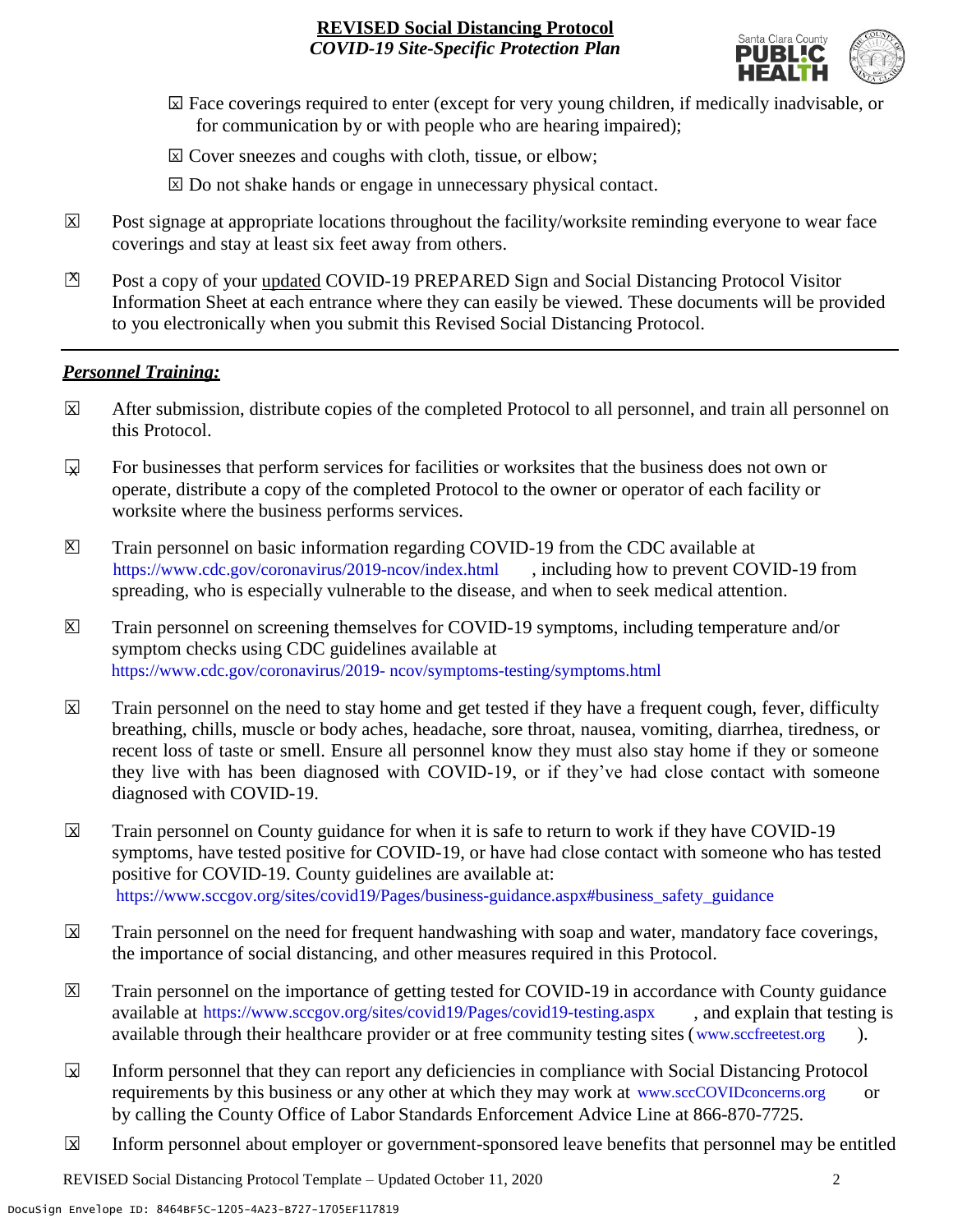

to receive, including those benefits identified at the following address: [https://www.labor.ca.gov/coronavirus2019/#chart.](https://www.labor.ca.gov/coronavirus2019/#chart) https://www.labor.ca.gov/coronavirus2019/#chart

- Train personnel on new or modified COVID-19 safety measures immediately upon updating this Protocol.  $\boxtimes$
- $\Box$  Optional—Describe other measures this business plans to take to train personnel on COVID-19 safety and related issues:

#### *Individual Control Measures and Screenings:*

- Maximize the number of personnel who work from home. Businesses must direct all personnel who can perform their assigned work duties from home to do so, and they must prohibit those personnel from performing those work duties at the facility or worksite.  $|\overline{X}|$
- For personnel who are not working from home:  $\boxtimes$ 
	- Direct all workers not to come to work if sick or exhibiting symptoms of COVID-19.  $\overline{\mathbf{x}}$
	- Ask all personnel if they have COVID-19 symptoms at the beginning of each shift, and screen all other people before they enter the facility or worksite. Send personnel home if they report COVID-19 symptoms. (\*Note, temperature screenings with thermometer or thermal scanner are not required, and can increase COVID-19 risk if many employees convene in the same place for temperature screening.) X
	- Require all persons, except those exempted from face covering requirements, to properly wear face coverings at all times in accordance with the California Department of Public Health's mandatory Guidance for the Use of Face Coverings and the Health Officer's Order. Exemptions to the face coverings requirement include very young children, people for whom face coverings are medically inadvisable, or for communication by or with people who are hearing impaired.  $\mathbf{X}$
- ☐ Optional—Describe other measures:

# *Handwashing and Hand-Sanitizing Protocols:*

- Encourage frequent handwashing or use of hand sanitizer and provide frequent breaks for handwashing.  $\mathbf x$
- ☐ Hand sanitizer and/or soap and water are available at or near the site entrance, at checkout counters, and at various locations throughout the site to enable the public and staff to frequently clean their hands.
- Handwashing and other sanitary facilities are operational and stocked at all times. X
- ☐ Optional—Describe other measures:

# *Cleaning and Disinfecting Protocols*

☐ Thoroughly and regularly clean any high traffic areas (including seating areas, break rooms, bathrooms, and other common areas) and frequently disinfect any high-contact surfaces (including doorknobs, handrails, counters, tables, checkout areas, cash registers, telephones, elevator controls, etc.).  $\overline{\mathsf{x}}$ 

REVISED Social Distancing Protocol Template – Updated October 11, 2020 3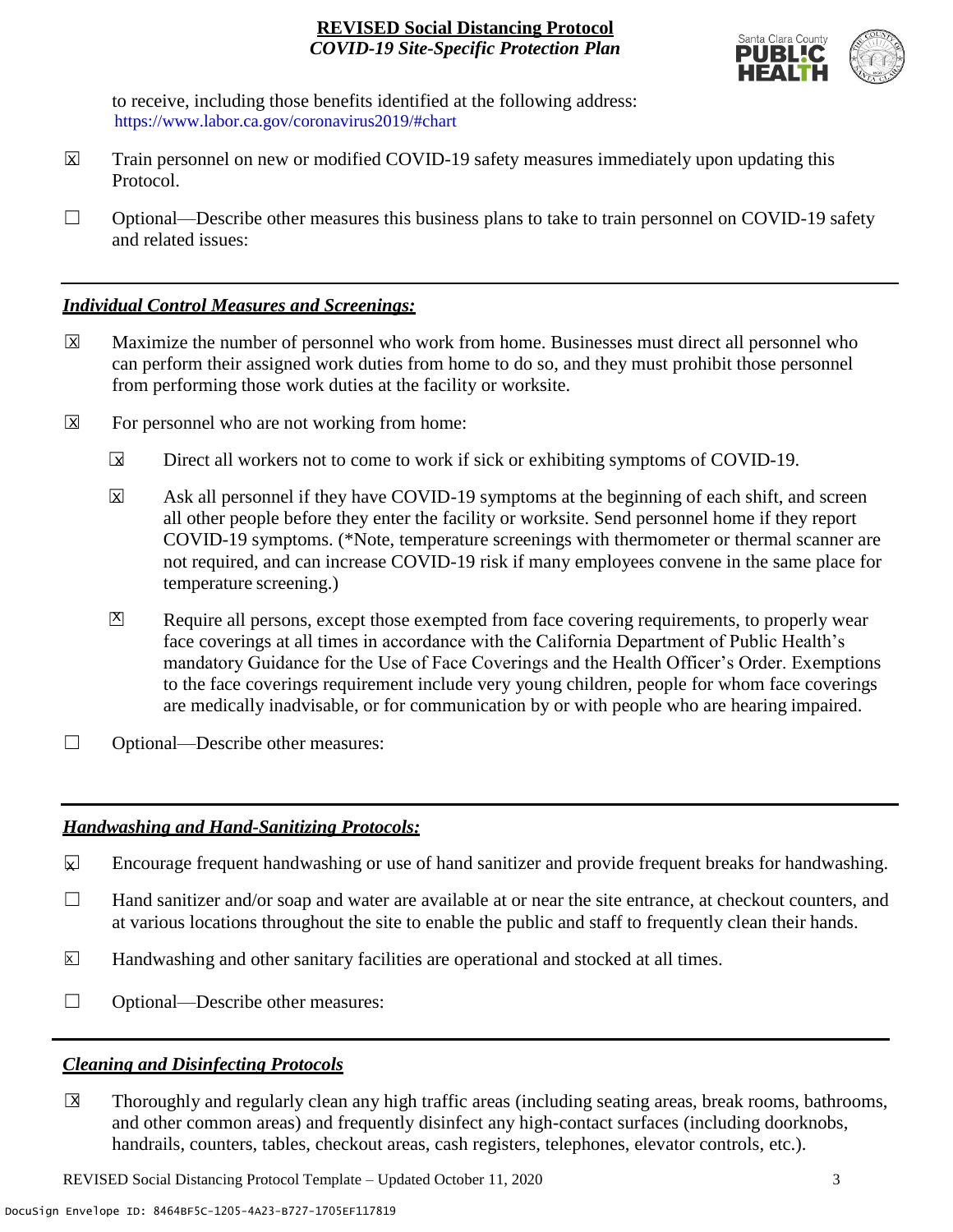

- □ Disinfecting wipes that are effective against COVID-19 are available for use by customers and personnel near shopping carts and baskets if shopping carts and baskets are used at the facility.
- $\Box$  Assign staff to disinfect carts and baskets regularly that are used at the facility if shopping carts and baskets are used at the facility.
- ☐ Disinfect any shared equipment and touchable surfaces like payment portals and pens after each use.
- ☐ Install contactless devices (including contactless payment systems, motion sensor lights, automatic soap and towel dispensers, and contactless timecard systems) if possible.
- $\Box$  Adjust operational hours to provide adequate time for cleaning and stocking with social distancing, and provide time for any workers to clean between shifts.
- $\Box$  To improve ventilation, filtration, and outdoor air exchange:
	- $\Box$  Evaluate HVAC system (if applicable) to make sure it is properly functioning, and have it regularly serviced.
	- $\Box$  Consider upgrades to HVAC and building air filtration systems and implement any feasible improvements to these systems (for example, to enhance air filtration efficiency and increase the percentage of outdoor air through the HVAC system).
	- $\Box$  Open windows and doors throughout the facility when environmental, building, and safety conditions allow.
- ☐ Optional—Describe other measures:

#### *Measures to Maintain Social Distancing:*

- Limit the number of people in the facility/worksite to allow adequate social distancing (six feet minimum) at all times and to comply with any applicable capacity restrictions in the Health Officer Order.  $\overline{\mathbf{x}}$ 
	- $\boxtimes$  Review, comply with, and enforce any applicable capacity limitations for the facility, following all instructions listed at www.sccgov.org/covidcapacity
- $\Box$  Designate a staff person to ensure that the maximum number of occupants is not exceeded, that all persons are wearing face coverings if required by the Health Officer Order, and that people entering comply with other provisions of this Protocol. Ensure that this person is more than six feet away from others to maintain adequate social distance.
- Require that all persons at the facility/worksite stay at least six feet away from all other persons, except as strictly necessary to perform job functions. X
- $\Box$  Place tape or other markings at least six feet apart in customer line areas inside the store and on sidewalks at public entrances with signs directing customers to use the markings to maintain social distance.
- ☐ If feasible, increase remote (online and telephone) purchasing, delivery, and curbside pickup service options.  $\overline{X}$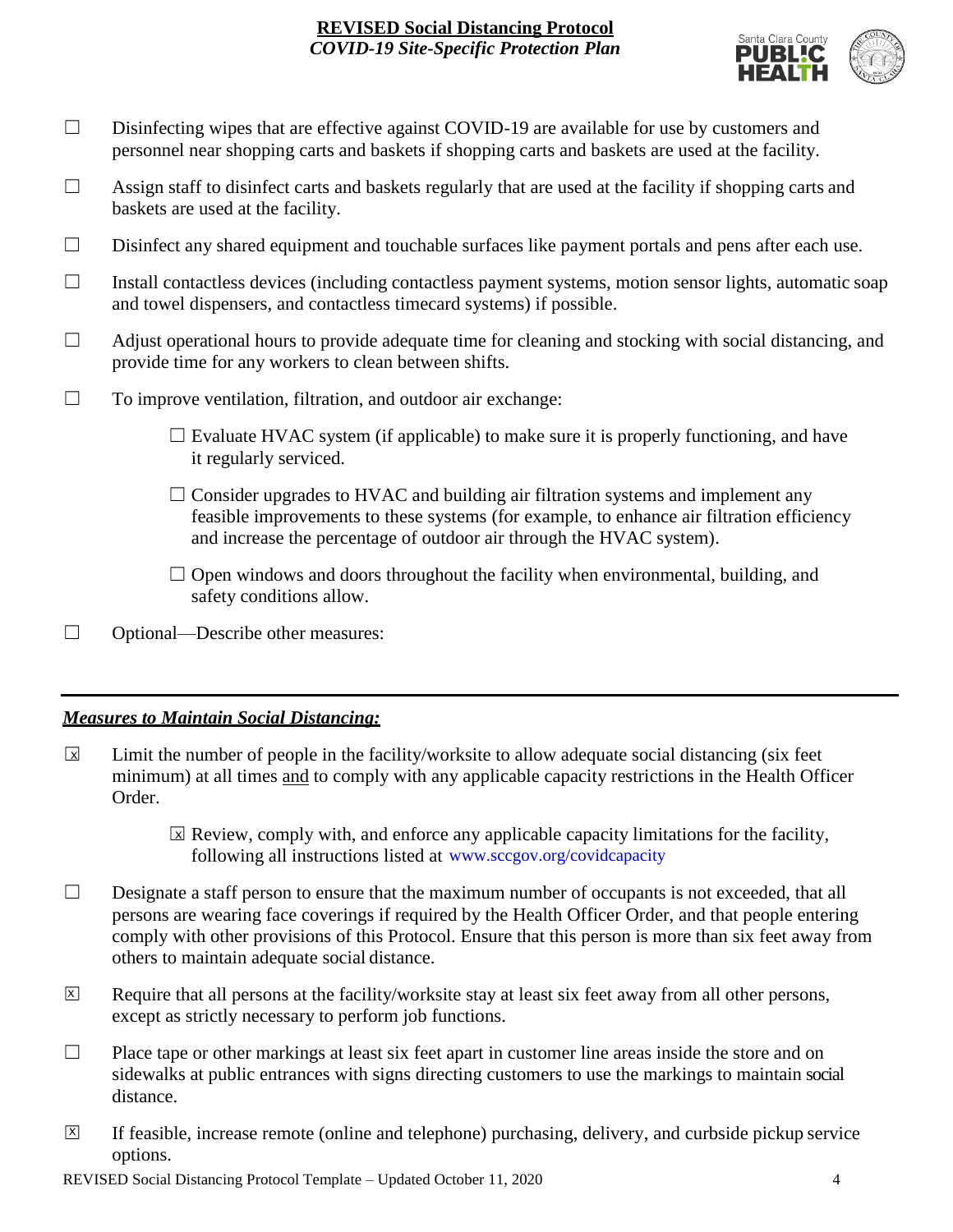

- $\Box$  Separate order areas from delivery areas to prevent customers from gathering.
- Minimize any in-person meetings and adjust those that are necessary to ensure adequate social distancing.  $\overline{x}$
- $\Box$  Stagger personnel breaks, in compliance with wage and hour regulations, to reduce the number of workers taking breaks together.
- $\Box$  Where possible, create outdoor break areas with shade covers as a substitute for indoor break areas. Encourage staff to eat their meals and take their breaks socially distanced outdoors when conditions allow.
- ☐ Limit access to or close indoor break rooms to encourage use of outdoor break areas and prevent crowding. Discourage or prohibit eating or drinking in small, enclosed break rooms if less risky alternative areas exist for staff to take their meals (such as outdoors or socially distanced at individual workstations).
- $\Box$  Require workers to maintain 6-foot social distance at all times while on breaks, and preferably more distance if eating or drinking. Reconfigure break areas to facilitate social distancing.
- $\Box$  Maximize the use of outdoor space for interactions or transactions with customers to minimize the time that customers and personnel are indoors, particularly when in close proximity to one another.
- ☐ Optional—Describe other measures:

#### *Procedure if a Person at the Facility/Worksite Tests Positive for COVID-19*

- $\boxtimes$  Review and comply with all measures listed at [www.sccsafeworkplace.org](http://www.sccsafeworkplace.org/) in the event of a confirmed case of COVID-19 amongst personnel. X
- ☐ Create, and post in an area easily viewable by personnel, a plan to comply with all applicable in the event of a confirmed case of COVID-19 amongst personnel. Depending on the type of facility, these measures will likely include, among others: measures listed at www.sccsafeworkplace.org  $\overline{X}$ 
	- Immediately removing the infected person from the facility/worksite and ensuring they are no longer occupying the same space as any other personnel.  $\overline{X}$
	- Instructing the infected person to stay home and isolate in accordance with the instructions listed at [www.sccsafeworkplace.org.](file:///C:/Users/raphael.rajendra/AppData/Local/Microsoft/Windows/INetCache/Content.Outlook/PTLHNOTE/www.sccsafeworkplace.org) www.sccsafeworkplace.org X
	- Notifying the County Public Health Department within four hours of learning of the positive case by following the instructions at www.sccsafeworkplace.org  $\overline{X}$
	- Identifying any workers (and customers, if known) who had close contact with the infected person.  $\overline{\mathsf{x}}$
	- Complying immediately with any case investigation, contact tracing, and worksite investigation measures by the County Public Health Department. This will include providing the names, addresses, phone numbers, and work dates and times for close contacts of the infected person, which employers are required by law to provide to the County Public Health Department upon request.  $\boxed{\mathsf{X}}$

REVISED Social Distancing Protocol Template – Updated October 11, 2020 5 Excluding all close contacts from the facility/worksite or any other jobsite in accordance with  $\sqrt{X}$